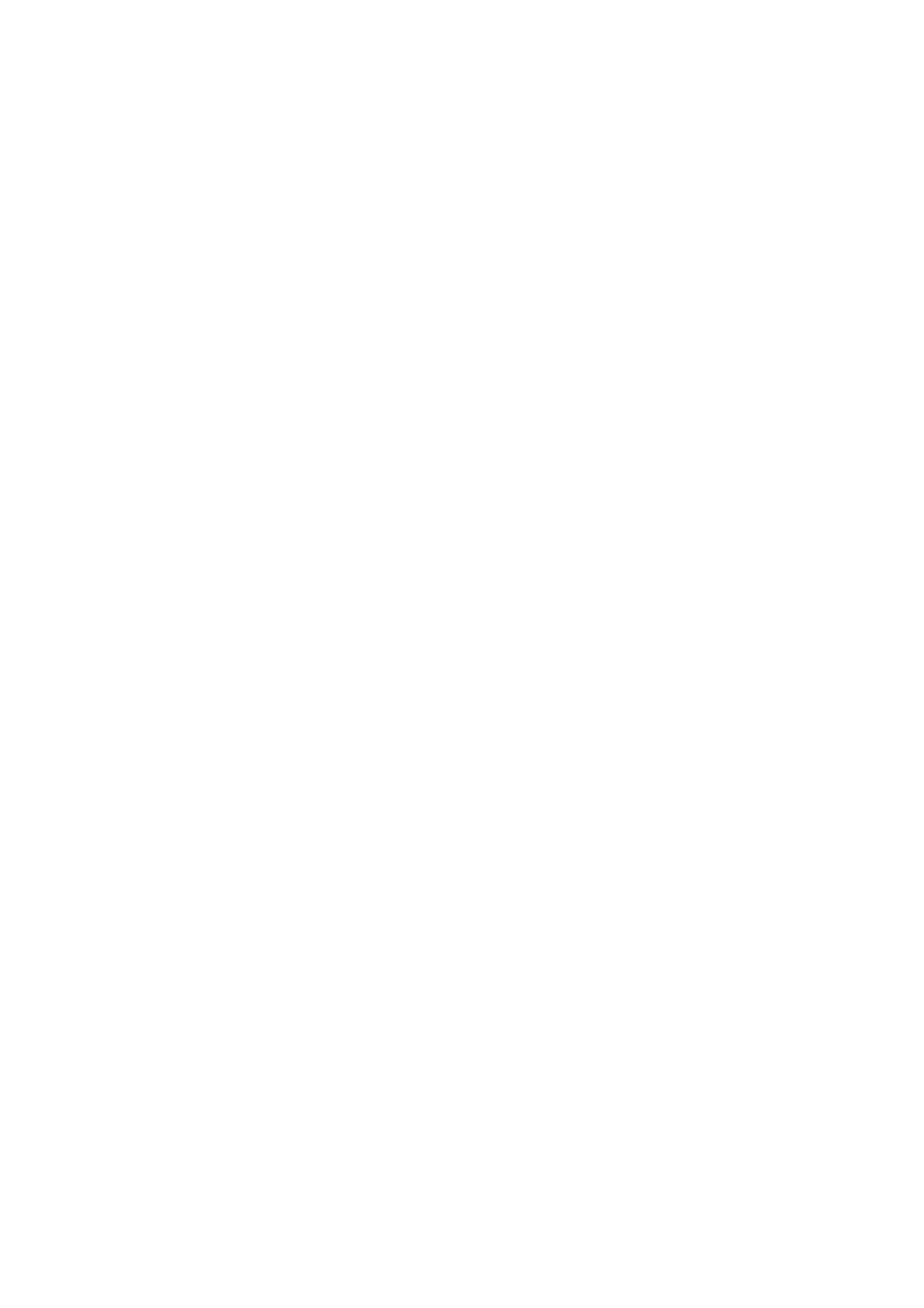#### Result of Redressal /Reassessment

## Winter-2015

Date:-11.05.2016

Page :- I/I

Exam :- B.Sc.Part-III (Old)(Annual Patter Abs Into Sem.)(Semester-V)

Sub :- Zoology

| Sr.No. | Case No. | Roll No. | <b>Original Marks</b> | Marks After            | Status |
|--------|----------|----------|-----------------------|------------------------|--------|
|        |          |          |                       | Redressal/Reassessment |        |
|        | M23      | 50193    | 38                    | 32                     | Change |

Exam :- B.Sc.Part-III (Old)(Annual Patter Abs Into Sem.)(Semester-VI)

Sub :- Zoology

| Sr.No. | Case No. | Roll No. | <b>Original Marks</b> | Marks After            | <b>Status</b> |
|--------|----------|----------|-----------------------|------------------------|---------------|
|        |          |          |                       | Redressal/Reassessment |               |
| . .    | M23      | 50193    |                       |                        | No Change     |

Exam :- B.Sc.Part-I (Old)(Annual Patter Abs Into Sem.)(Semester-II)

Sub :- Chemistry

| Sr.No. | Case No. | Roll No. | <b>Original Marks</b> | Marks After            | <b>Status</b> |
|--------|----------|----------|-----------------------|------------------------|---------------|
|        |          |          |                       | Redressal/Reassessment |               |
| . .    | M9       | 7029     | 34                    | 35                     | Change        |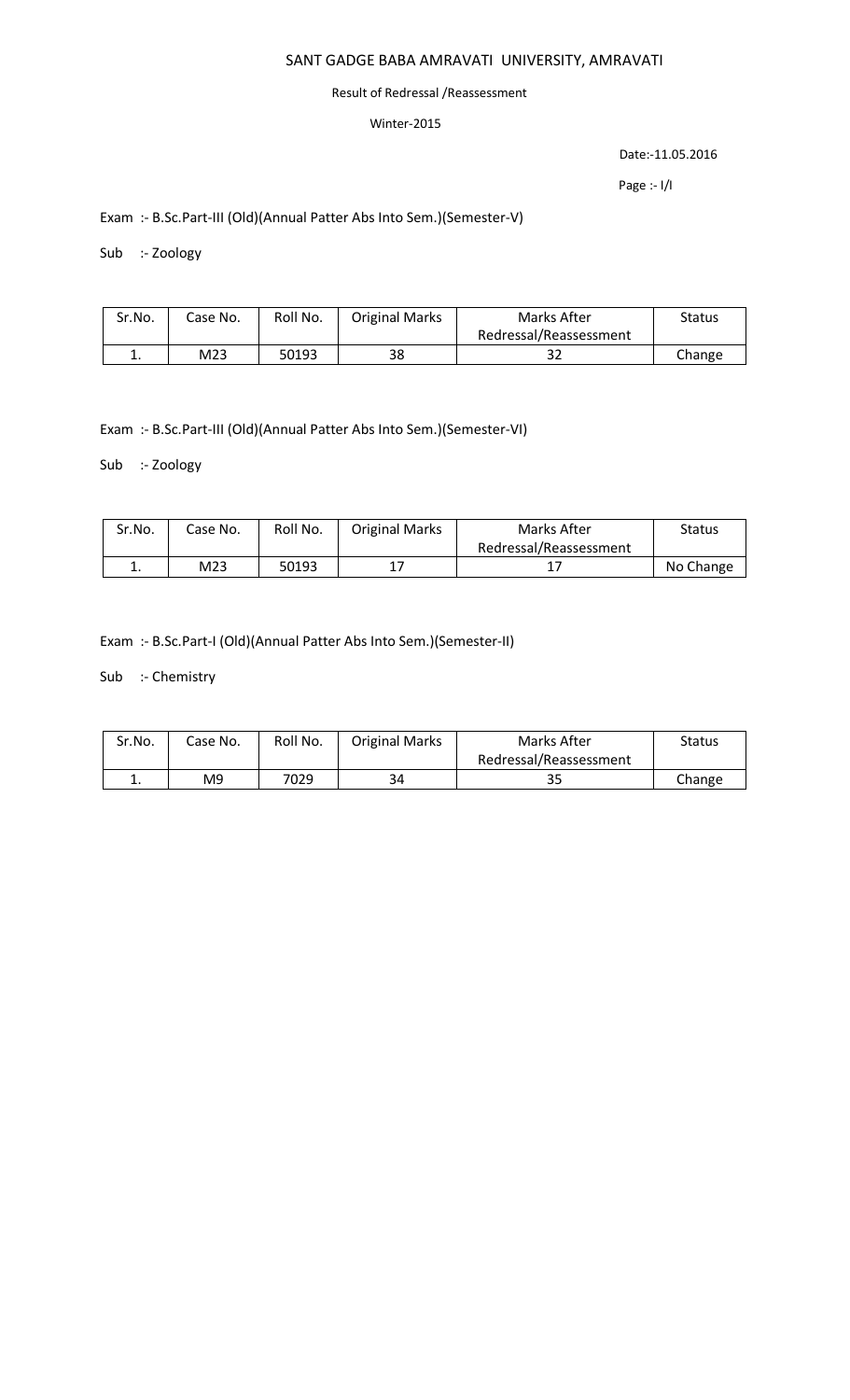#### Result of Redressal /Reassessment

## Winter-2015

Date:-07.05.2016

Page :- I/I

# Exam :- B.Sc.Part-II (Old)(Annual Patter Abs Into Sem.)(Semester-III)

Sub :- Chemistry

| Sr.No. | Case No. | Roll No. | <b>Original Marks</b> | Marks After            | Status |
|--------|----------|----------|-----------------------|------------------------|--------|
|        |          |          |                       | Redressal/Reassessment |        |
|        | M20      | 25101    | 11                    |                        | Change |

Exam :- B.Ed.(Old)

Sub :- Essentials of Educational Tech. & Manag.

| Sr.No.   | Case No. | Roll No. | <b>Original Marks</b> | Marks After            | Status |
|----------|----------|----------|-----------------------|------------------------|--------|
|          |          |          |                       | Redressal/Reassessment |        |
| <b>.</b> | M17      | 620      | 28                    | 34                     | Change |

Exam :- Four Year B.E.Sem-I & Sem-II (D.II Yr. Admission) (B.Sc.Holder)

Sub :- Engineering Drawing

| Sr.No. | Case No. | Roll No. | <b>Original Marks</b> | Marks After            | Status |
|--------|----------|----------|-----------------------|------------------------|--------|
|        |          |          |                       | Redressal/Reassessment |        |
| . .    | M21      | 10055    |                       |                        | Change |